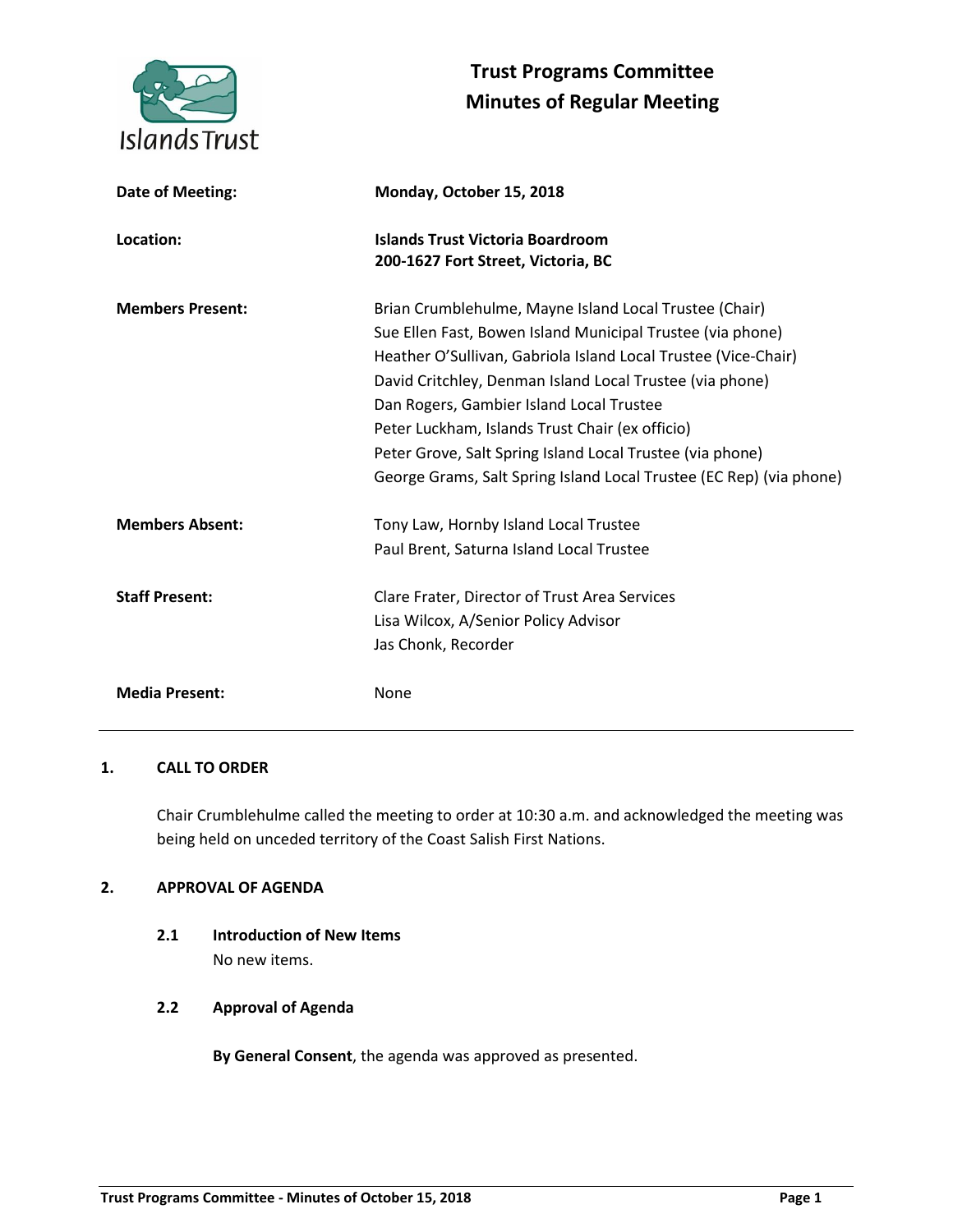## **3. TOWN HALL AND DELEGATIONS**

# **3.1 Association for Denman Island Marine Stewards (ADIMS) re Baynes Sound/Lambert Channel Ecosystem Forum**

Committee members introduced themselves to the delegates.

Barbara Mills and Dorrance Woodward provided a summary of the forum and asked for the Islands Trust to provide secretariat support for a future forum or ongoing collaborative activities into the future.

Peter Luckham joined the meeting at 10:35 a.m. George Grams joined the meeting via phone at 10:40 a.m.

# **3.2 World Wildlife Fund Canada re Baynes Sound/Lambert Channel Ecosystem Forum**

Kim Dunn from World Wildlife Fund Canada outlined how Islands Trust can use the Baynes Sound/Lambert Channel Ecosystem Forum report for prioritizing the next steps and outlined resources that World Wildlife Fund Canada could contribute to further collaboration in the region.

# **4. ADOPTION OF MINUTES**

# **4.1 Minutes of Meeting – August 20, 2018**

**By General Consent**, the Trust Programs Committee Minutes of August 20, 2018, were adopted as presented.

## **4.2 Resolution Without Meeting – RWM-04-2018**

Received for information.

## **4.3 Follow Up Action List**

The Follow-Up Action List was provided for information and review.

## **TPC-2018-25**

## **It was MOVED and SECONDED,**

that the Trust Programs Committee remove item 1 dated January 24, 2018 re the use of \$125,000 for the improvement of the provision and integration of government services from the Trust Programs Committee's follow up action list.

**CARRIED**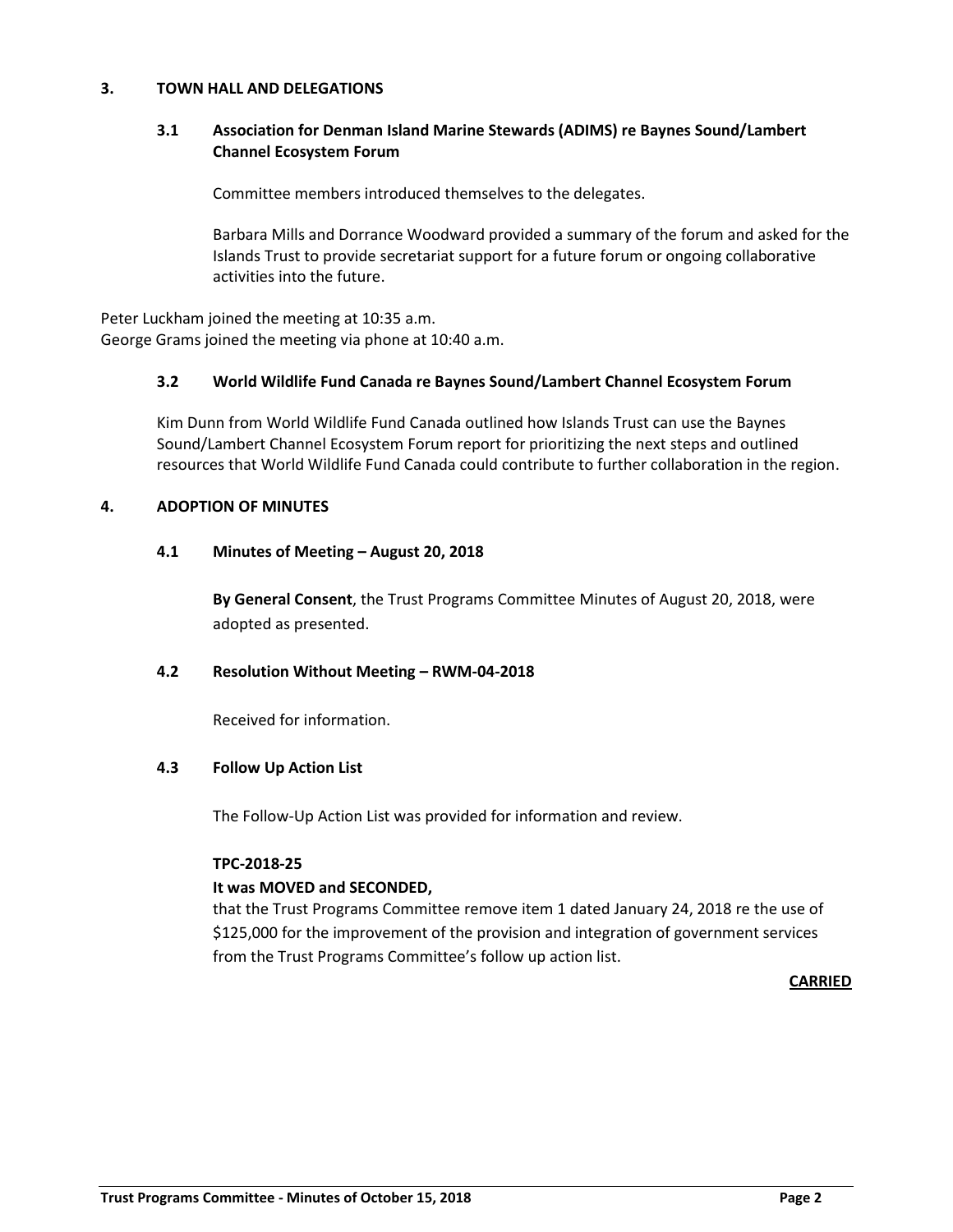# **5. BUSINESS**

# **5.1 Baynes Sound Lambert Channel Ecosystem Forum Update – Briefing**

The briefing was provided at the August 20 meeting for the Committee to discuss the next steps but no decision was made. With two delegates presenting on the topic the Chair requested that this item be added back on the agenda.

Discussion ensued.

# **TPC-2018-26**

# **It was MOVED and SECONDED,**

that the Trust Programs Committee requests staff to prepare a draft project charter, in consultation with World Wildlife Fund, for Phase 2 of the Baynes Sound Ecosystem Forum, together with a budget proposal.

**CARRIED**

The meeting was recessed at 11:50 a.m. and reconvened at 12:30 p.m.

# **5.2 Service Integration**

# **5.2.1 Service Integration Concerns of LTCs/BIM - Briefing**

The briefing provided feedback from local trust committees/Bowen Island Municipality about service integration concerns.

Discussion ensued.

# **5.2.2 SSI Positively Forward Report on Service Delivery**

Received for information.

## **5.2.3 Salt Spring Alliance Governance Working Group Report 2018**

Received for information.

## **TPC-2018-27**

## **It was MOVED and SECONDED,**

that the Trust Programs Committee request staff to bring forward the Agreement Monitoring Report to the first meeting of Trust Programs Committee to next term.

**CARRIED**

# **5.3 Sea Level Rise Workshops Project Charter - RFD**

Karen Wristen from Living Oceans Society joined the meeting and provided information on the Sea Level Rise workshops project.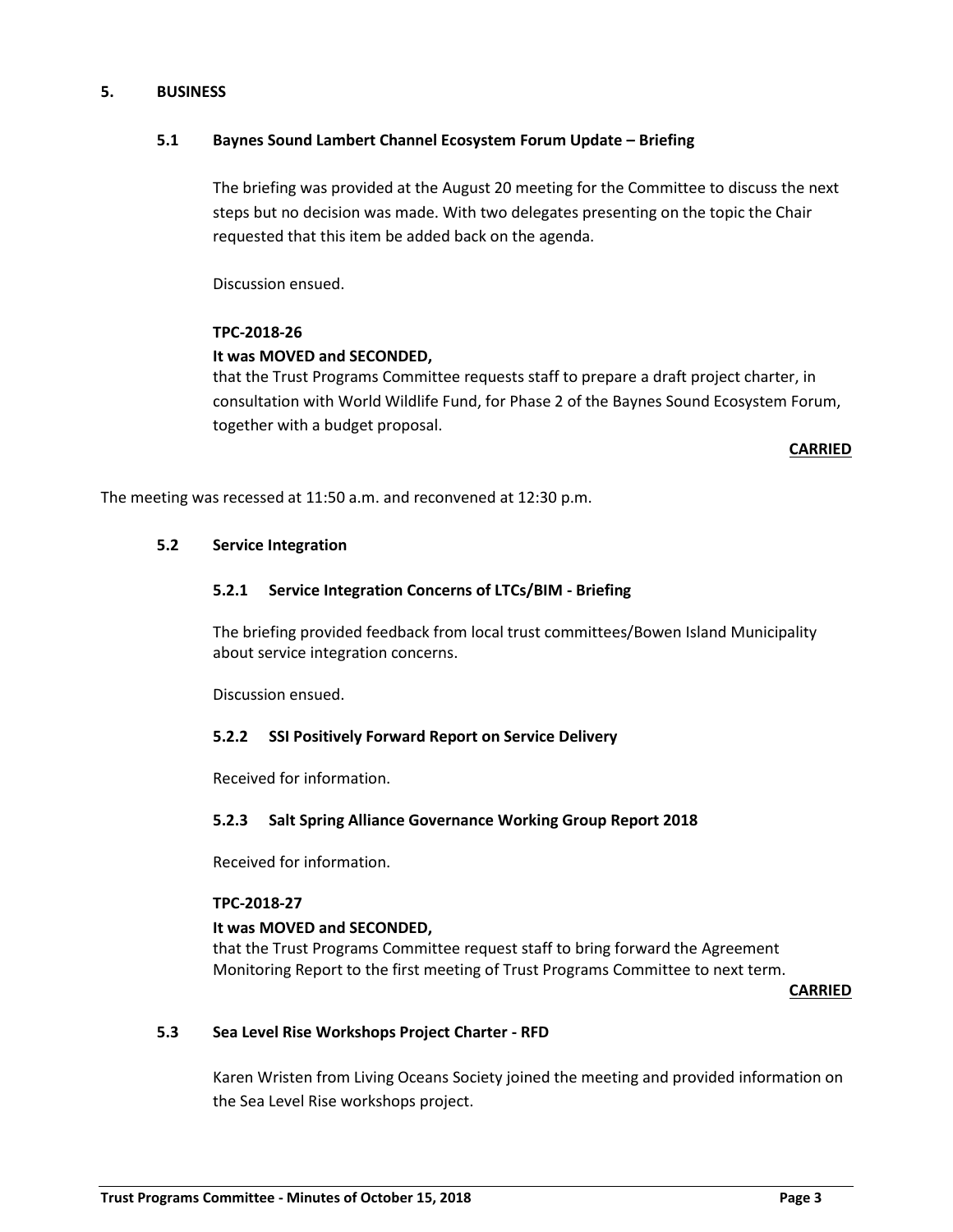#### **TPC-2018-28**

#### **It was MOVED and SECONDED,**

that the Trust Programs Committee approve the Sea Level Rise project charter dated October 15, 2018.

**CARRIED**

#### **5.4 Freshwater Data Gaps – Briefing**

The briefing provides Trust Programs Committee with an update of staff work to identify freshwater data gaps in the Islands Trust Area.

William Shulba, Freshwater Specialist provided information to the Committee on freshwater data gaps.

#### **TPC-2018-29**

## **It was MOVED and SECONDED,**

that the Trust Programs Committee recommend to the Executive Committee that advocacy to request an extension to the groundwater licencing deadline be pursued for the Trust Area.

**CARRIED**

#### **6. NEW BUSINESS**

No new business.

#### **7. CORRESPONDENCE**

#### **7.1 Association for Denman Island Marine Stewards re microplastics**

Received for information.

#### **TPC-2018-30**

#### **It was MOVED and SECONDED,**

that the Trust Programs Committee request staff to send thank you letters to Association for Denman Island Marine Stewards (ADIMS) and World Wildlife Fund Canada for their delegations to the Trust Programs Committee.

**CARRIED**

## **8. WORK PROGRAM**

#### **7.1 Trust Programs Committee Work Program Report**

#### **TPC-2018-31**

## **It was MOVED and SECONDED,**

that the Trust Programs Committee's priority #1 Improve the Delivery and Integration of Services be moved to the Projects List; priority #3 Review the Islands Trust Policy Statement be moved to priority #1 and Sea Level Rise Workshops be added as priority #3.

**CARRIED**